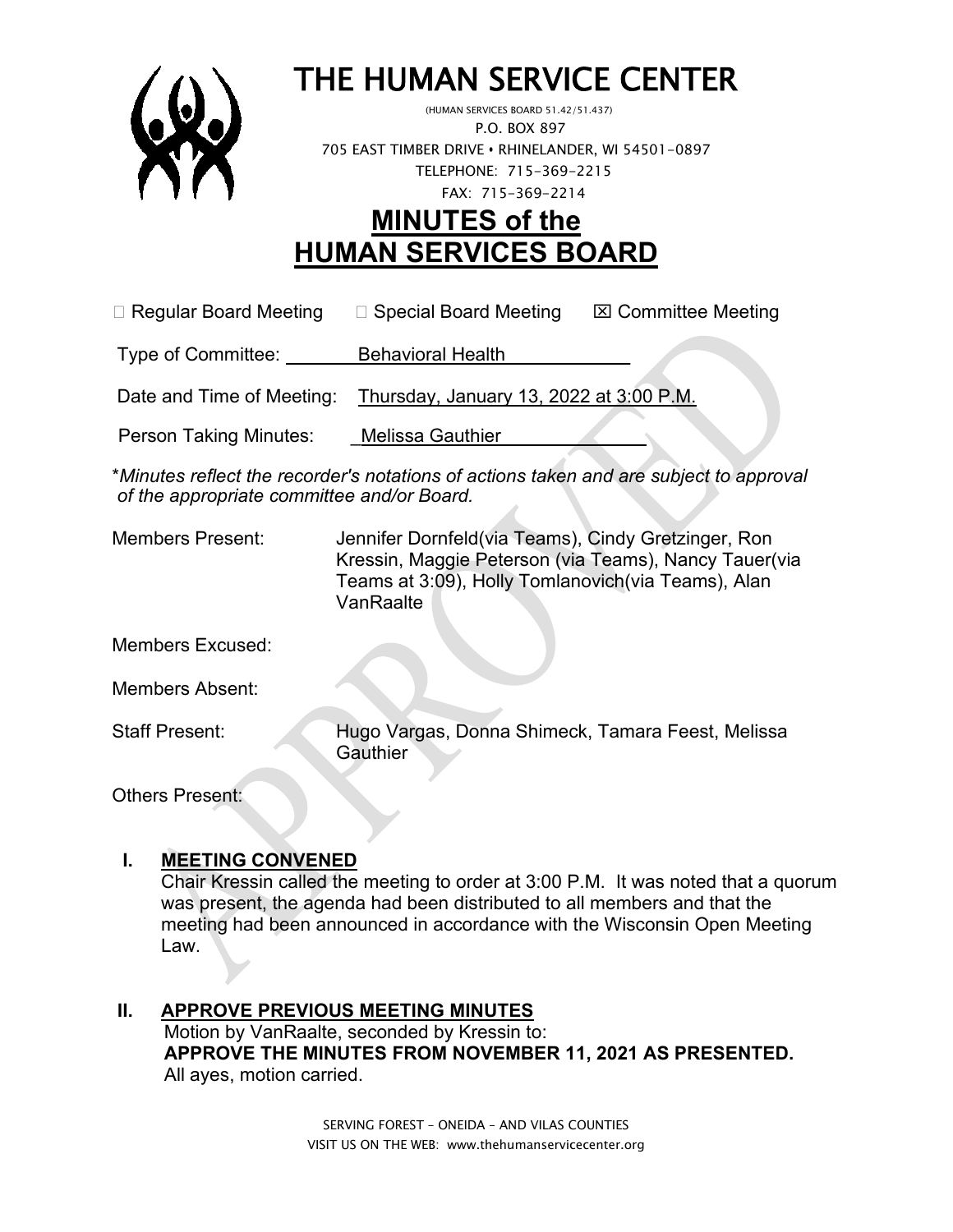#### **III. VACANCY AND RECRUITMENT UPDATE**

Vargas reported that there is currently an opening for a CCS Service Facilitator, Mental Health Tech and Outpatient Therapist. There has been an increase in resumes received since the holidays and are hopeful we can get positions filled.

#### **IV. COMMUNITY ENGAGEMENT UPDATE**

Vargas reported that HSC continues to participate in the Social Services joint staffing meetings. These meetings provide opportunities to provide important updates and developments for individual clients. Vilas County Department of Social Services and HSC staff meet monthly. HSC and Forest County Department of Social Services have established bi-weekly staffings, but these meetings have temporarily been put on hold as Forest County deals with staffing issues. HSC's Behavioral Health management team has maintained contact with FCDSS leadership to ensure clients' needs continue to be addressed. Oneida County meets on a monthly basis and additional calls and meetings take place if need be to discuss mutual client care.

Shimeck reported that although the Community Coalition of Forest County and Vilas County Youth Coalition meetings are held when she cannot attend, she stays in communication with the coalitions as well as receives minutes from the meetings and they let Shimeck know if they may need assistance with prevention.

#### **V. COMPREHENSIVE COMMUNITY SERVICES UPDATE**

Vargas reported that there are currently 66 clients enrolled in CCS and the program continues to receive many referrals. The BH management team has been working with HSC's Mental Health Therapist to provide additional supervision and support to the CCS Service Facilitators and recovery team. The Intake Specialist, Jami Lesniak, is also in the process of being trained. This position will work for both the DD and BH departments to enroll clients into programs.

Vargas reported that the CCS coordinating committee reviewed the results of the CCS annual survey as part of quality improvement and assurance. A summary was created for the committee which included the most salient survey results which were introduced as potential targets for quality improvement in 2022. Three areas of potential improvement were identified: 1. Improved communication during intake and subsequent interactions regarding evidence of progress towards clients' goals. 2. Improved social skills development for clients. 3. Improved housing related and independent living skills development. Shimeck commended Vargas on the great job communicating with the coordinating committee and getting such thorough feedback.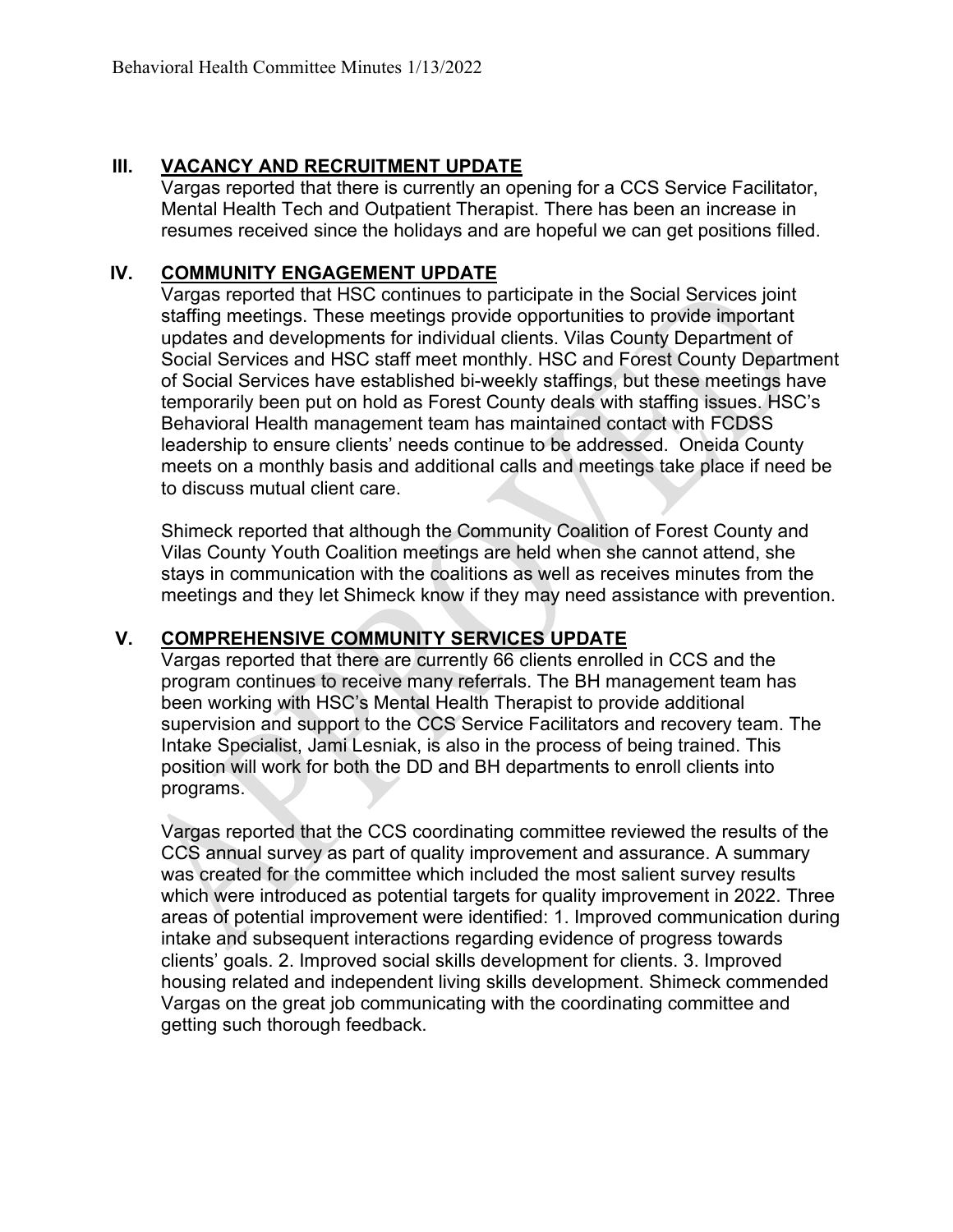#### **VI. COMMUNITY SUPPORT PROGRAM UPDATE**

Vargas provided a CSP update. Vargas reported there are currently 22 clients enrolled in this program and continue to enroll new clients. Vargas reported that HSC continues to receive glowing reviews from clients regarding the high quality of services they are receiving and particularly the dedication endemic in the culture of the CSP program.

Vargas reported that the CSP team recently completed reviewing the 2021 goals and developed goals for 2022. Vargas reported that it was a pleasure to participate in the brainstorming session and witness the dedication and creativity of the staff. The CSP team would like to work on increasing social opportunities for clients as well as increase clients' ownership of their treatment.

### **VII. COMMUNITY RECOVERY SERVICES UPDATE**

Vargas reported that there are currently 5 clients enrolled in this program. Vargas also reported that the CRS team continues to collaborate with DHS to complete their annual audit. The audit has been an extended process due to the remote nature, but the process has been smooth and foresee a positive outcome.

Shimeck reported that the CRS team has collaborated with leadership among the providers to improve compliance with documentation requirements. Shimeck and 2 other staff completed a training in January regarding documentation for this program and will share the training with other employees. Shimeck also reported that 3 group homes closed which limits the providers, but staff have worked hard to find suitable placements for clients.

# **VIII. OUTPATIENT CLINIC UPDATE**

Shimeck reported that there are currently 204 clients being seen through the AODA Outpatient Clinic, 213 in OWI, and 322 clients in Mental Health Outpatient Clinic. Shimeck reported that the outpatient clinic staff met 4 times between November and December to discuss the entire process the clients go through from intake to discharge. The staff enjoyed the meetings that were collaborative in nature and will result in an outpatient clinic redesign. The staff found the meetings helpful and voiced that they would like to continue to meet at least quarterly moving forward. Shimeck reported that the meetings occurred due to a rewrite of DHS 75 which was released recently and will go into effect October of 2022.

# **IX. EMERGENCY SERVICES UPDATE**

Vargas reported that there are 92 clients currently in ESP. The after-hours emergency services are covered by clinical staff across the BH department and the drop in staff numbers in 2021 was felt by the team through longer and more frequent shifts at the same time there was a drop in favorable outcomes. Although the screening continues to be a demanding and necessary part of services to the community, the staff has expressed their appreciation for the steps the department has taken to reduce the burden as much as possible. Shimeck reported that during December, she shadowed staff during mobile crisis calls which was well received by staff and gave Shimeck an insight on the frequency